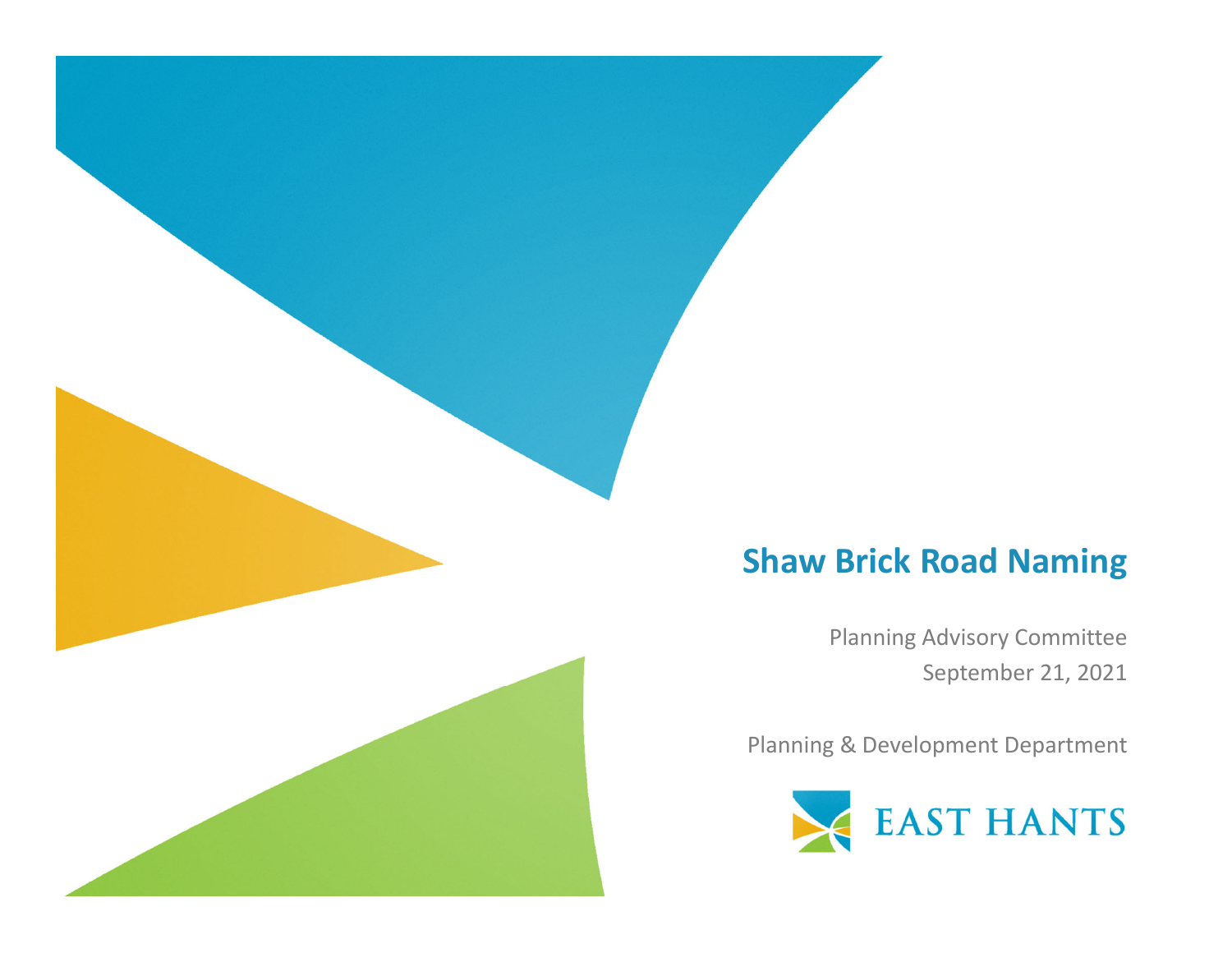

## Background

• The Nova Scotia Department of Public works is taking over a portion of the entrance to the Shaw Brick plant as part of a new roundabout project off of Highway 2, Lantz to be completed in November, 2021.

• The new provincial road requires naming, subject to the petition process outlined in the Civic Addressing Bylaw (P-100-1) and the Nova Scotia Department of Public Works road naming procedure.



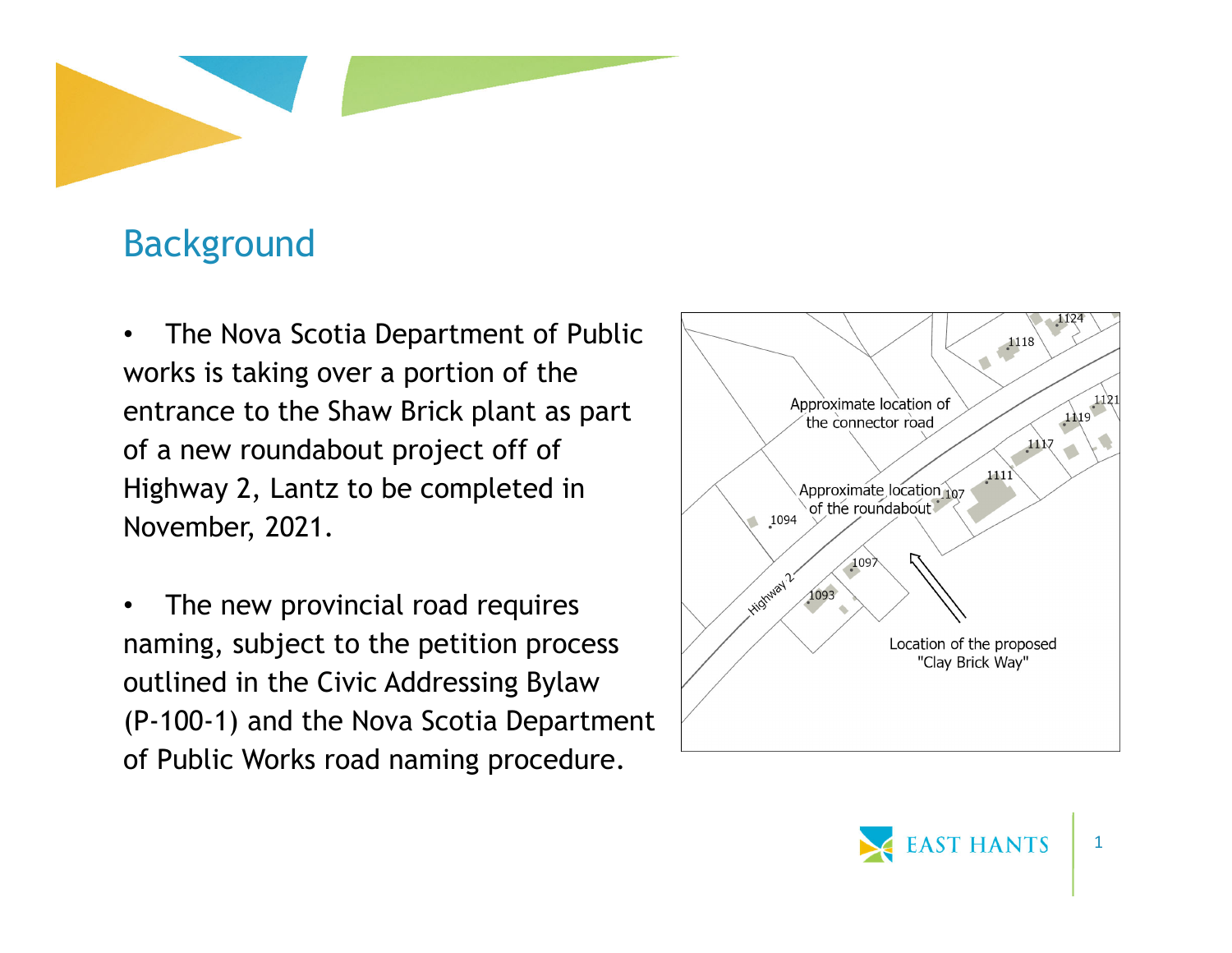

- $\bullet$  Staff have petitioned the three property owners adjacent to the new provincial road for a road name, and both have voted in favour of *Clay Brick Way*.
- $\bullet$  The Civic Addressing Coordinator has reviewed the proposed name and has confirmed that it meets the Public Street and Private Road Naming Guidelines in the Civic Addressing Bylaw, and that it is not an existing name in the immediate surrounding area, nor the municipality as a whole.
- • The next step is for Municipal Council to approve the name and request that Nova Scotia Public Works approve and implement the name.